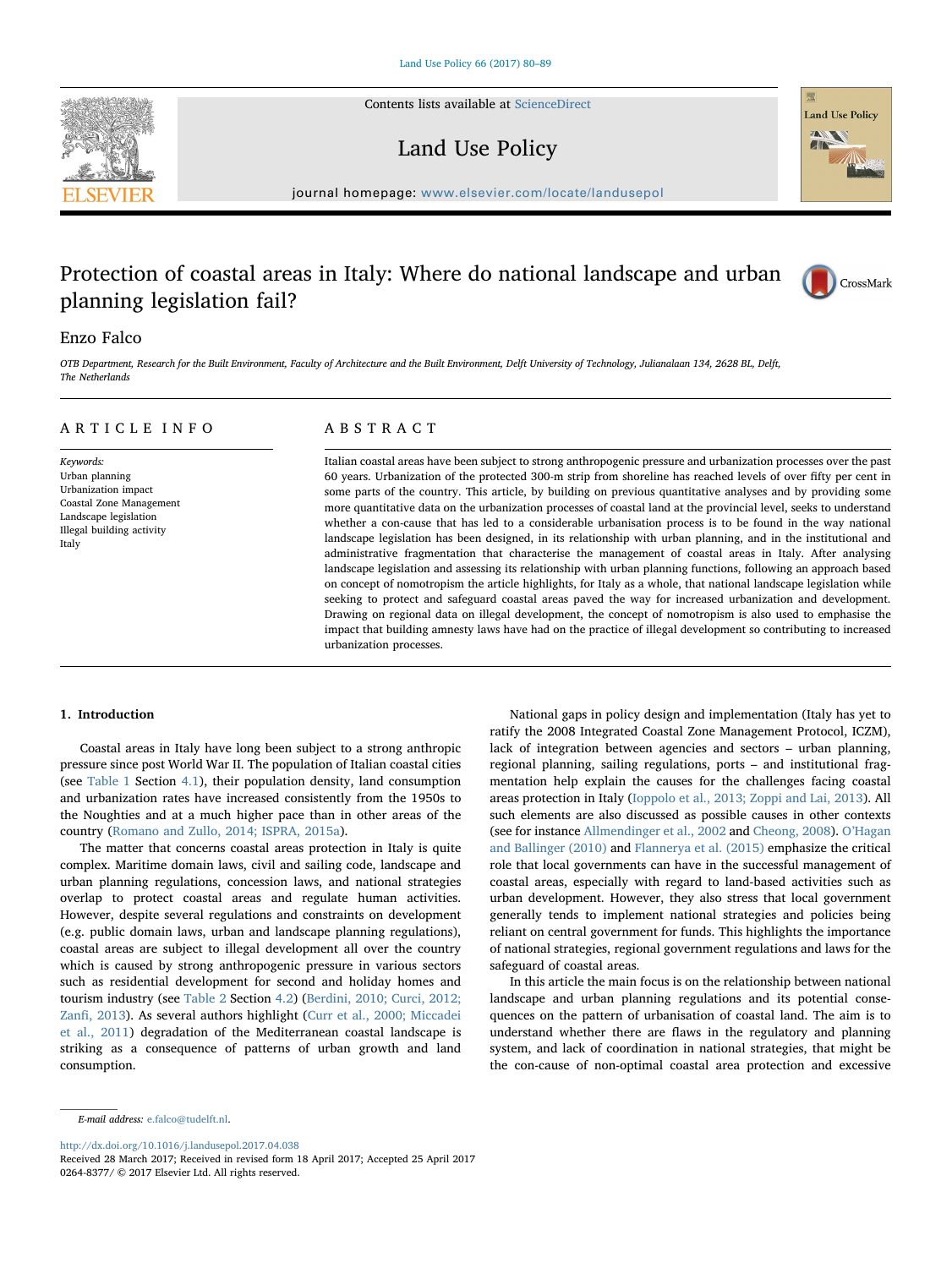#### urbanization.

In order to do this, and in the light of quantitative data on coastal land urbanization rates and illegal development, this work analyses national landscape laws and their relationship with urban planning regulations with reference to the concept of nomotropism as one possible interpretation of the phenomenon of high urbanization rates of coastal land. The concept of nomotropism helps explain the impact that rules and regulatory systems have on behaviours and actions, whether or not such actions are in compliance with the rules (Conte, 2000; Chiodelli and Moroni, 2014). The article, hence, seeks to highlight that national landscape planning regulations might have contributed to a non-optimal safeguard of coastal areas and indirectly favoured consistent urbanization processes of the coastal environment. Using the same concept of nomotropism, the paper also highlights that the building amnesty laws which aimed at the legalization of illegal development might have had adverse impacts and spurred successive illegal development, so underlining the role of regulations and laws in determining unwanted consequences.

Overall, the concept of nomotropism, as a general concept, can be used to discuss and interpret the impact that any rules have on human activity. It could be used to interpret illegal development in general and not only in relation to coastal areas, urbanization patterns in other protected areas where development restrictions have been imposed (e.g. for hydrogeological safety reasons), or urbanization in other areas that area subject to similar restrictions as coastal areas (e.g. mountain areas above 1600 m). Because of higher population growth and density, better and more detailed data especially with regard to illegal development, and availability of previous quantitative studies (Romano and Zullo, 2014; Zoppi and Lai, 2015), coastal areas have been chosen as the object of this study.

This work places emphasis on issues and concerns directly related to anthropogenic pressure such as land consumption, population growth and illegal building activity, and does not deal with indirect issues, or derived consequences as Hansen (2010) calls them, which concern coastal zones (e.g. sea level rise and flooding) (for an account of the effect of climate change on the coastal zone see Hadley, 2009).

The article is organized as follows: Section 2 discusses the lack of integrated governance and the excessive fragmentation that characterises the management of the coastal environment with consequent impact on action, or inaction, from local authorities. Section 3 reports on the research hypothesis and methodology. Section 4 builds on previous findings from quantitative research, adds supplemental analysis, and deals with trends of population growth in major coastal cities, consumption and urbanization rates of the 300-m setback zones where development is restricted by national law. It also presents official statistics on illegal building activity along the coast over the last 13 years to emphasise and highlight the extent of the phenomenon and the negative impacts associated with it.

After the discussion of these main issues, the system of national landscape planning and its relationship with urban planning is presented and discussed in detail in Section 5 emphasising the consequences that such regulatory system has on coastal areas. Section 6 therefore offers an interpretation of the effects and impacts of legislation and regulations on urbanization rates of coastal areas and illegal building activity based on the concept of nomotropism. Finally, conclusions are drawn on the whole picture to emphasise the impact that regulations and lack of integration and coordination have on the management of Italian coastal areas. Future research is needed to explore specific regional and local case studies where urbanisation levels are higher for a better understanding of how regional and local planning regulations are dealing with management of coastal areas.

#### 2. Lack of integrated governance and policy

Governance issues have a key role in the protection and management of the coastal environment (Hadley, 2009; Huitema et al., 2009;

Schmidt et al., 2013; Pittman and Armitage, 2016). However, currently the Italian coastal environment is governed by a set of legal arrangements and administrative functions and powers (tourism and management of beaches, port authorities, concession laws of public domain land, urban planning and landscape regulations) that appear to be uncoordinated and fragmented on top of a substantial lack of national policy (Buono et al., 2015). As Zoppi and Lai (2013) and Ioppolo et al. (2013) highlight, in Italy there is a need to achieve an adequate level of integration, both vertical between different tiers of government and horizontal between different sectors to optimise resources, actions and governance.

Italy has not yet ratified the ICZM Protocol and, despite having ratified the Marine Strategy Framework Directive in  $2010<sup>1</sup>$  it does not have a National Marine Strategy yet (for a critical analysis and discussion of ICZM principles see Mckenna et al., 2008). The lack of national policy and integrated governance together with fragmentation of responsibilities seem to be at the root of the issues that the Italian coastal environment is facing. This is confirmed by the Italian Ministry for the Environment, Land and Sea (MATT) (MATT, 2015) which on its website, in relation to a future National Strategy on Integrated Coastal Zone Management, admits the existing fragmentation but adds nothing more than:

"The MATT in order to overcome the fragmentation of competencies in Integrated Coastal Zone Management, has activated an agreement with the other institutional partners (regional governments and municipalities), with regard to planning and management of coastal areas in view of the definition of the necessary national strategy as well as the preparation of plans/programmes or guidelines for the ICZM Strategy".

However, the National Strategy for Climate Change Adaptation (NSCCA) (MATT, 2013; Davide et al., 2013) seems to contradict the MATT guidelines by stating that the implementation of the measures on endangered species, infrastructure networks, water supply policies, limitations and restrictions on urban development is to be achieved through sectoral plans, which should identify the main actors and stakeholders, allocation of financial resources, monitoring and evaluation of the implementation process (MATT, 2014b: 5).

No details are provided however as to the phasing of the implementation, monitoring and evaluation, governance actors, where the financial resources should be allocated and who will allocate the resources.

Fragmentation strongly characterises landscape and urban planning at the regional level too. Generally, three different plans regulate the safeguard and protection of the coastal environment at the regional level: Piano Territoriale Regionale (PTR) or Piano di Indirizzo Territoriale (PIT) (both can be translated as Regional Territorial/ Spatial Plan); Piano Regionale Paesaggistico or Paesistico (PRP) (Regional Landscape Plan); and Piano Regionale delle Coste (PRC) (Regional Coastal Plan). However, despite this being the general structure, not all regions have both a PTR/PIT and a PRP in place.

The trend among Italian regions is to substitute the PTR/PIT with regional plans that look specifically at the safeguard of landscape and environmental values such as PRPs, even though 8 coastal regions still have both PTR and PRP in place. PRPs are binding as regards development restrictions and local urban plans must conform to them.

<sup>1</sup> Article 5 of the ICZM Protocol sets out the objectives: facilitate sustainable development of and preserve coastal zones; ensure sustainable use of natural resources and preservation of the integrity of coastal ecosystems, landscapes and geomorphology, prevent and reduce effects of natural hazards such as climate change, achieve coherence between public and private initiatives and between all decisions of public authorities at all levels from national to local. The Marine Strategy Framework Directive aims to achieve good environmental status (GES) of the EU's marine waters. It establishes environment targets and associated indicators, a monitoring programme and a programme of measures.